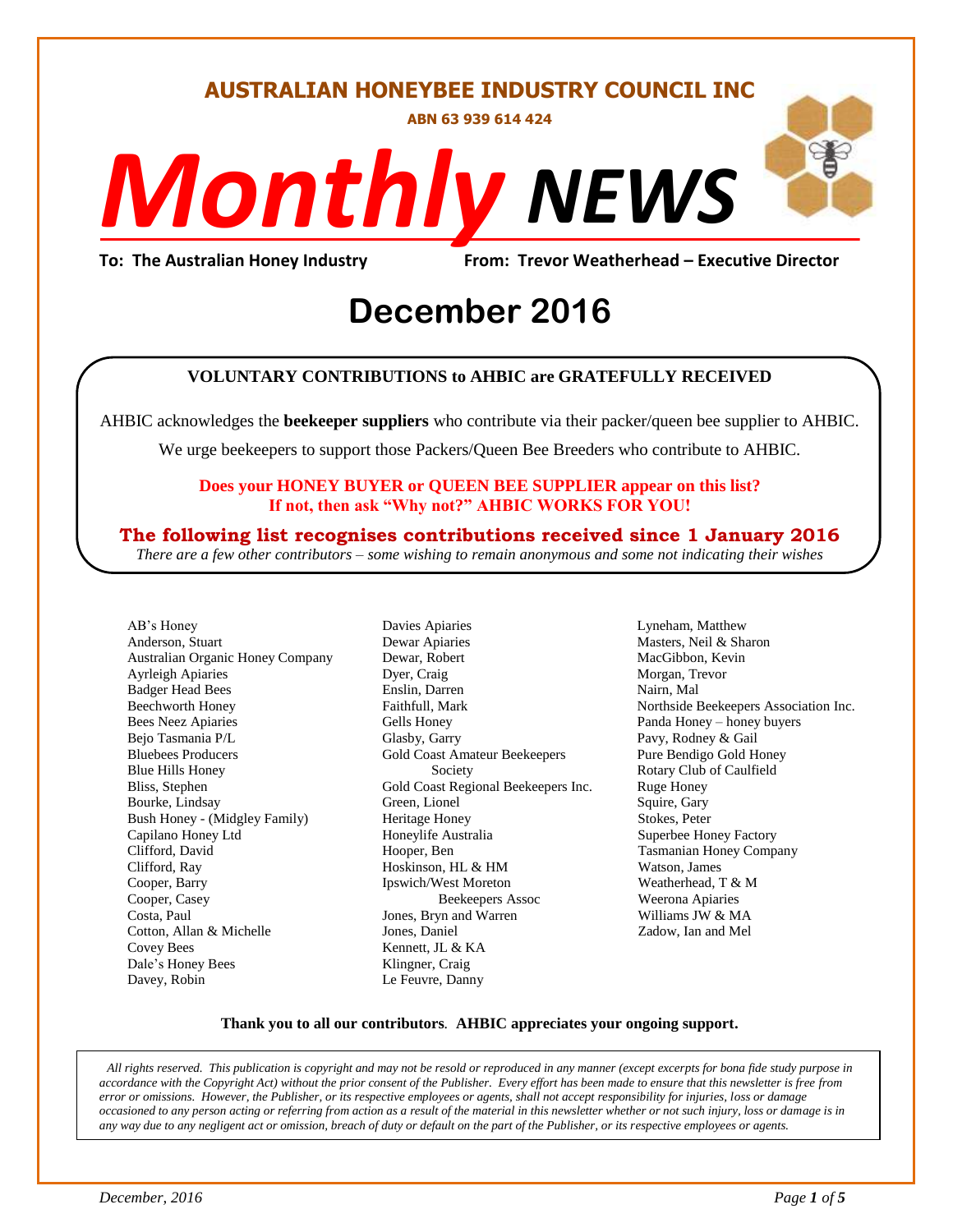#### **SEASON GREETINGS**

I extend to all beekeepers, their families and friends of our beekeeping industry season greetings.

I hope that you were able to take time off and enjoy the company of family over Christmas and that Santa brought you something you could enjoy.

With the New Year I wish you all the best. This past year has been a difficult one for many of our beekeepers and Mother Nature has not been kind. However beekeepers are the eternal optimists and "there is always next year".

From AHBIC's perspective there have been many issues that we have had to deal with and this coming year is shaping up as another one where we will need to devote much work to the issues at hand.

#### **AUSTRALIAN MANUKA AS POWERFUL AS NEW ZEALAND MANUKA**

Research out of the University of Technology in Sydney has shown that in some cases Australian manuka has at least the same antibacterial properties as New Zealand manuka.

Interestingly Australian manuka honey that was seven (7) years old has been retested and the level of antibacterial properties has not changed.

There is a report on this on the ABC Rural website at [http://www.abc.net.au/news/2016-12-](http://www.abc.net.au/news/2016-12-29/manuka-honey-antibacterial-australia-new-zealand/8151996) [29/manuka-honey-antibacterial-australia-new-zealand/8151996](http://www.abc.net.au/news/2016-12-29/manuka-honey-antibacterial-australia-new-zealand/8151996)

#### **PAYING THE HONEY LEVY ONLINE**

If you are a Honey Levy payer you now have the ability to pay online. AHBIC had been negotiating with the Levies Unit at the Department of Agriculture and Water Resources for the ability to pay online. Previously the only way a return could be sent in was as a hard copy.

Whilst there is a cost initially to our industry, it will be more than made up for over time with no more manual processing of returns.

If you are a levy payer and have not received the information about on-line payments, please let me know and I will forward you the information.

AHBIC would encourage all levy payers to switch to online payments as this will keep down the levy collection costs.

#### **RECORD ALMOND CROP – THANK YOU HONEY BEES**

An ABC Rural article is reporting a record almond crop in Australia. See <http://www.abc.net.au/news/2016-12-09/almond-boom-bonanza/8106566>

So looks like the honey bees have done a good job pollinating the flowers back in August. A win/win for both almond growers and beekeepers.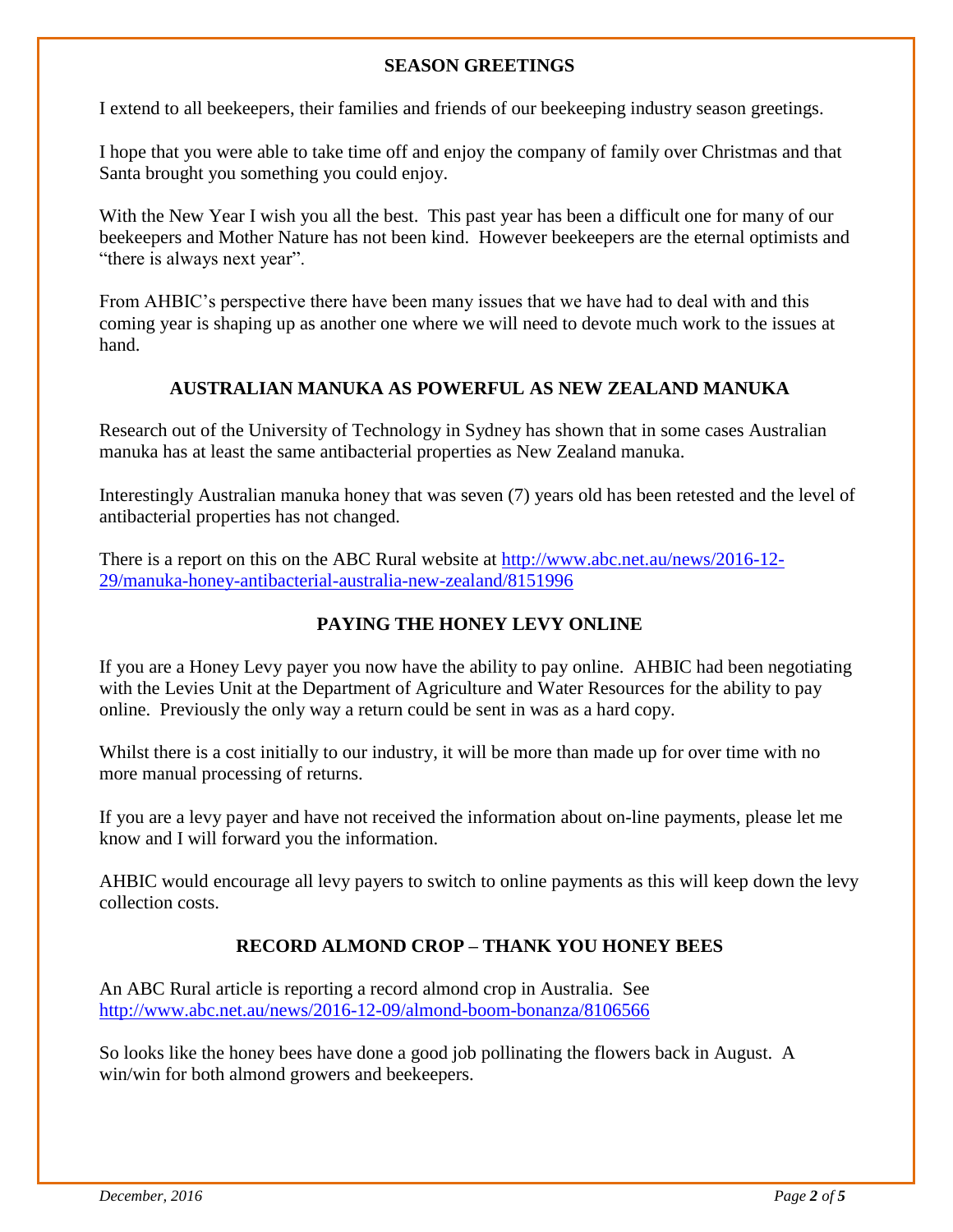#### **BEEKEEPERS RUN DOWN**

It is unfortunate to report that three beekeepers were deliberately run down at a bee site in the Dalmorton State Forest south of Grafton. For the full report see [http://www.abc.net.au/news/2016-](http://www.abc.net.au/news/2016-12-12/beekeepers-struck-by-car-hit-and-run/8111816) [12-12/beekeepers-struck-by-car-hit-and-run/8111816](http://www.abc.net.au/news/2016-12-12/beekeepers-struck-by-car-hit-and-run/8111816)



#### **VARROA TRANSFER AT FLOWERS**

An interesting report has been published. See <http://journals.plos.org/plosone/article?id=10.1371/journal.pone.0167798> which reports how *Varroa destructor* mites can nimbly climb from flowers onto foraging honey bees.

Interestingly there is the reference to varroa being found on cut flowers in the USA which came from the Netherlands.

#### **HONEY EXPORTS TO SAUDI ARABIA**

To date no new developments in this area. Will be following up in the New Year.

#### **LIVE BEE EXPORTS TO THE USA**

Again nothing new in this area. Will be following up in the New Year.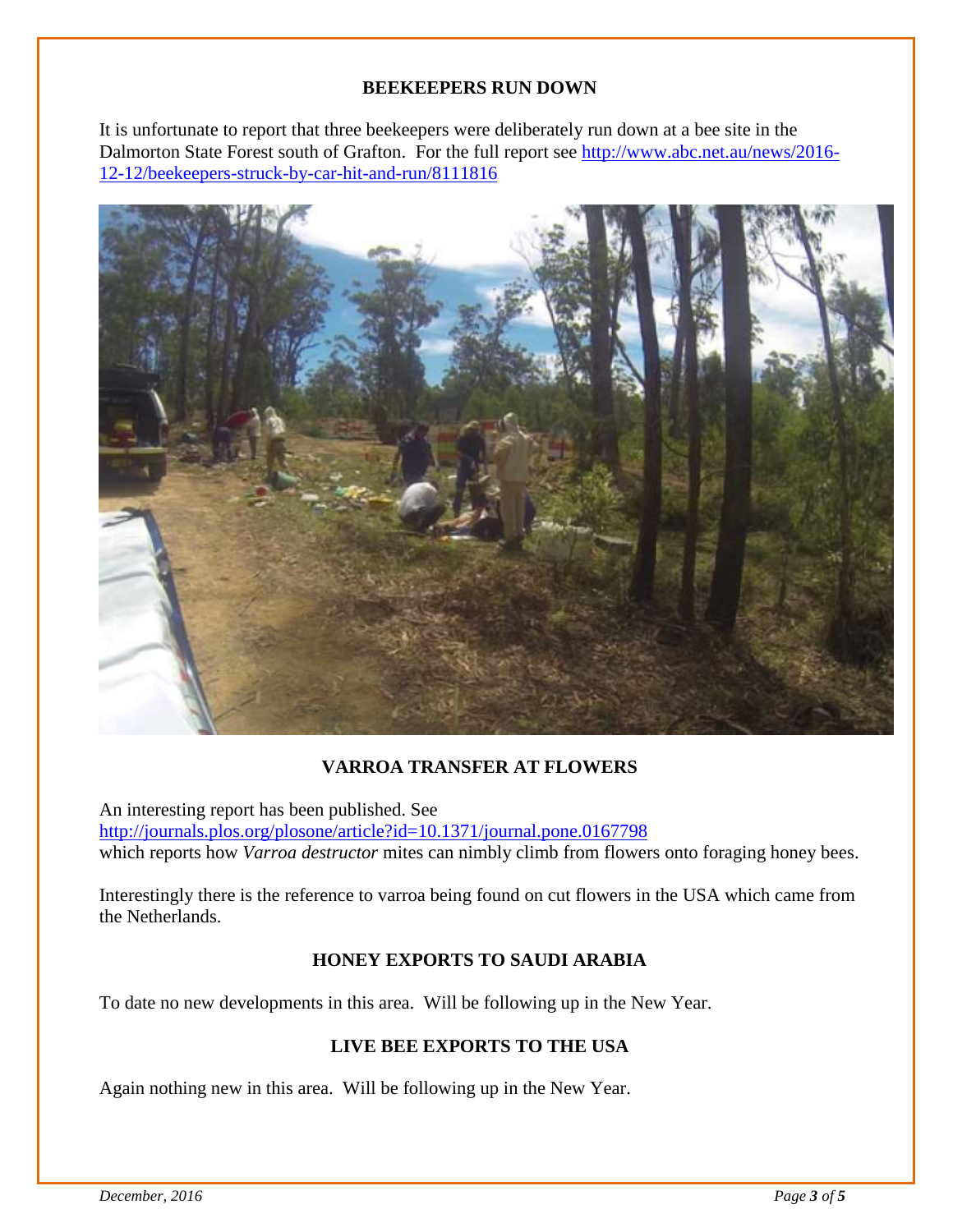Annual conferences for 2017, in chronological order, as I currently have them are:-

| WA Farmers Federation - Beekeeping Section        | 13 May - Perth               |
|---------------------------------------------------|------------------------------|
| New South Wales Apiarists Association             | 18 & 19 May - Ballina        |
| Tasmanian Beekeepers Association                  | 26 & 27 May - Hobart         |
| Victorian Apiarists Association                   | 7 & 8 June - Warrnambool     |
| Honey Packers and Marketers Association of Aust.  | 23 June                      |
| Queensland Beekeepers Association                 | $29$ June $-1$ July - Gympie |
| South Australian Apiarists Association            | 6 & 7 July-Adelaide          |
| Australian Honey Bee Industry Council             | 8 July - Adelaide            |
| National Council of Crop Pollination Associations | <b>TBA</b>                   |
| Australian Queen Bee Breeders Association         | <b>TBA</b>                   |

The dates for the South Australian Conference and the AHBIC AGM may change. Will advise when the final information is received.

#### **NEW CHEMICAL REGISTRATIONS**

**Application no.:** 2007672<br> **Product name:** 2007672<br> **Product name: Active constituent/s:**<br>Applicant name: **Applicant ACN:**<br>Summary of use

**Date of registration: Product registration no.:** 83168 Label approval no.:

Barmac Fipronil 200 SC Insecticide<br>200 g/L fipronil **Amgrow Pty Ltd**<br>100 684 786 For the control of various insect pests in asparagus, bananas, brassicas, cotton, forestry, ginger, wine grapevines, mushrooms, pasture, potatoes, sorghum, sugarcane and swede

#### **CATEGORISATION**

As far as I know the categorisation of *Varroa destructor* is back with the PHA Board for a decision.

#### **REPUBLIC OF KOREA – CERTIFYING BODIES**

AHBIC has received a new Market Access Advice for the Republic of Korea.

If you have not received a copy and want a copy let me know and I will forward.

#### **VIDEO FROM HBRDC**

The Honey Bee and Pollination Program in the Rural Industries Research and Development Corporation (RIRDC) have put out a best practice video on queen bee breeding. It features Lindsay Bourke and Bruce White. It can be seen at [https://youtu.be/X323jDWVvG0](http://coxinall.us7.list-manage.com/track/click?u=87f4462512400a53a67349d86&id=449c07e1fe&e=99278a1f2d)